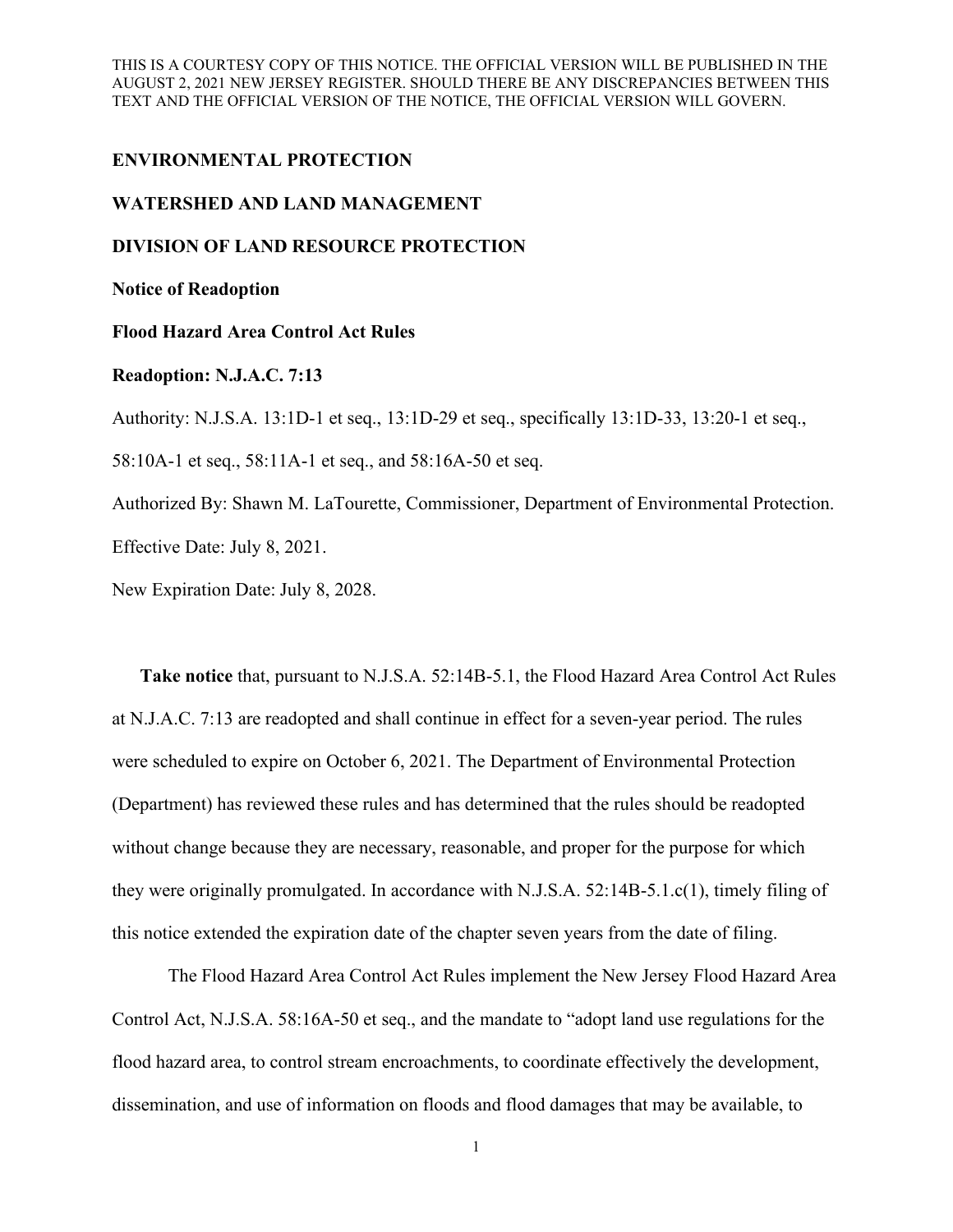#### THIS IS A COURTESY COPY OF THIS NOTICE. THE OFFICIAL VERSION WILL BE PUBLISHED IN THE AUGUST 2, 2021 NEW JERSEY REGISTER. SHOULD THERE BE ANY DISCREPANCIES BETWEEN THIS TEXT AND THE OFFICIAL VERSION OF THE NOTICE, THE OFFICIAL VERSION WILL GOVERN.

authorize the delegation of certain administrative and enforcement functions to county governing bodies and to integrate the flood control activities of the municipal, county, State and Federal Governments" (N.J.S.A. 58:16A-50.b). Unless properly controlled, development within flood hazard areas can exacerbate the intensity and frequency of flooding by reducing flood storage, increasing stormwater runoff, and obstructing the movement of floodwaters. In addition, structures that are improperly built in flood hazard areas are subject to flood damage and threaten the health, safety, and welfare of those who use them. Furthermore, healthy vegetation adjacent to surface waters is essential for maintaining bank stability and water quality. The indiscriminate disturbance of such vegetation can destabilize channels, leading to increased erosion and sedimentation that exacerbates the intensity and frequency of flooding. The loss of vegetation adjacent to surface waters also reduces filtration of stormwater runoff and, thus, degrades the quality of these waters. The Flood Hazard Area Control Act Rules, therefore, incorporate standards for development in flood hazard areas and adjacent to surface waters in order to mitigate the adverse impacts to flooding and the environment that can be caused by such development.

On January 27, 2020, Governor Murphy issued Executive Order No. 100 (2020) (EO No. 100). This order directed the Department to develop rules consistent with applicable law to address climate change, with those regulatory changes to be known as New Jersey's Protecting Against Climate Threats (NJPACT) rules. On the same day, then Department Commissioner Catherine McCabe issued Administrative Order No. 2020-01 (AO No. 2020-01) requiring the incorporation of climate change considerations including, but not limited to, sea level rise and chronic flooding into the Department's rules, as part of an effort entitled Resilient Environments and Landscapes (REAL) that includes the Flood Hazard Area Control Act Rules, N.J.A.C. 7:13,

2